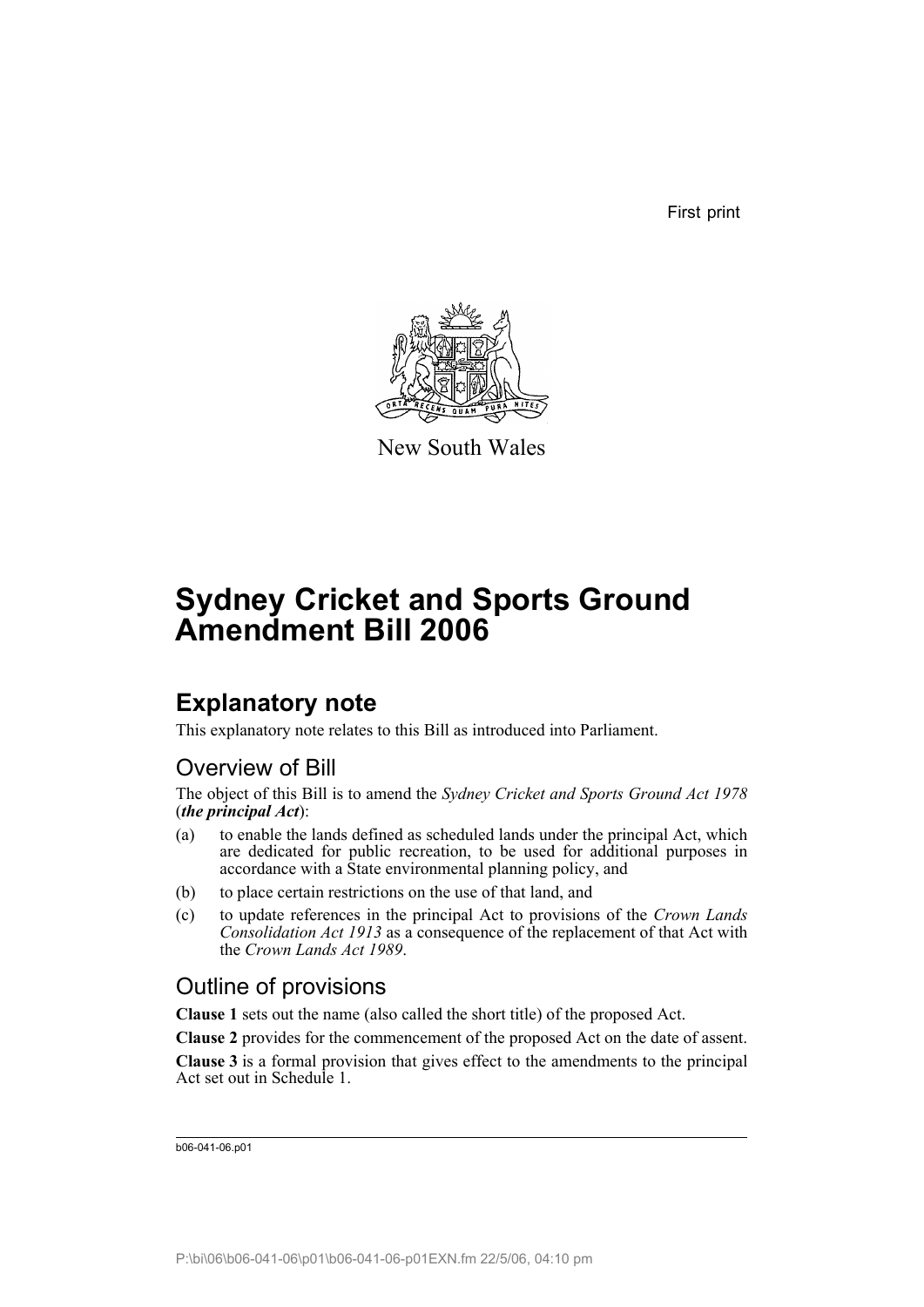Explanatory note

**Clause 4** provides for the repeal of the proposed Act after all the amendments made by the proposed Act have commenced. Once the amendments have commenced the proposed Act will be spent and section 30 of the *Interpretation Act 1987* provides that the repeal of an amending Act does not affect the amendments made by that Act.

## **Schedule 1 Amendments**

### **Additional uses on scheduled lands**

The principal Act currently provides that lands defined as *scheduled lands* are taken to be Crown land dedicated for public recreation.

**Schedule 1 [6]** inserts proposed sections 16C–16E into the principal Act.

Proposed section 16C enables any part of the scheduled lands to be the subject of a State environmental planning policy under the *Environmental Planning and Assessment Act 1979* and further enables that land to be used for purposes permitted by such a policy (subject to the restrictions in proposed section 16D). However, a State environmental planning policy may not permit the use of the scheduled lands for a purpose unless the use of the land for that purpose has been approved by the Minister for Tourism and Sport and Recreation.

Proposed section 16D prevents the use of any part of the scheduled lands (other than land described in proposed Schedule 2B which is currently the site of a car park) for residential accommodation and any part of the scheduled lands that are not *designated land* (as defined in the principal Act) for tourist and visitor accommodation.

Proposed section 16E:

- (a) makes it clear that the scheduled lands may be used for purposes permitted under a State environmental planning policy (and a lease or licence granted for the use of the land for those purposes) even though the land is dedicated for public recreation, and
- (b) extends the operation of certain existing provisions relating to the carrying out of works on Trust lands to the carrying out of works for purposes permitted by a State environmental planning policy, and
- (c) enables the Sydney Cricket and Sports Ground Trust to exercise its functions in a partnership, joint venture or other association with other persons or bodies for the purposes of enabling the use of any part of the scheduled lands for purposes permitted by a State environmental planning policy.

**Schedule 1 [7]** inserts proposed Schedule 2B into the principal Act which includes a description of the car park site for the purposes of proposed section 16D.

**Schedule 1 [8] and [9]** insert provisions of a savings and transitional nature into Schedule 4 to the principal Act.

Explanatory note page 2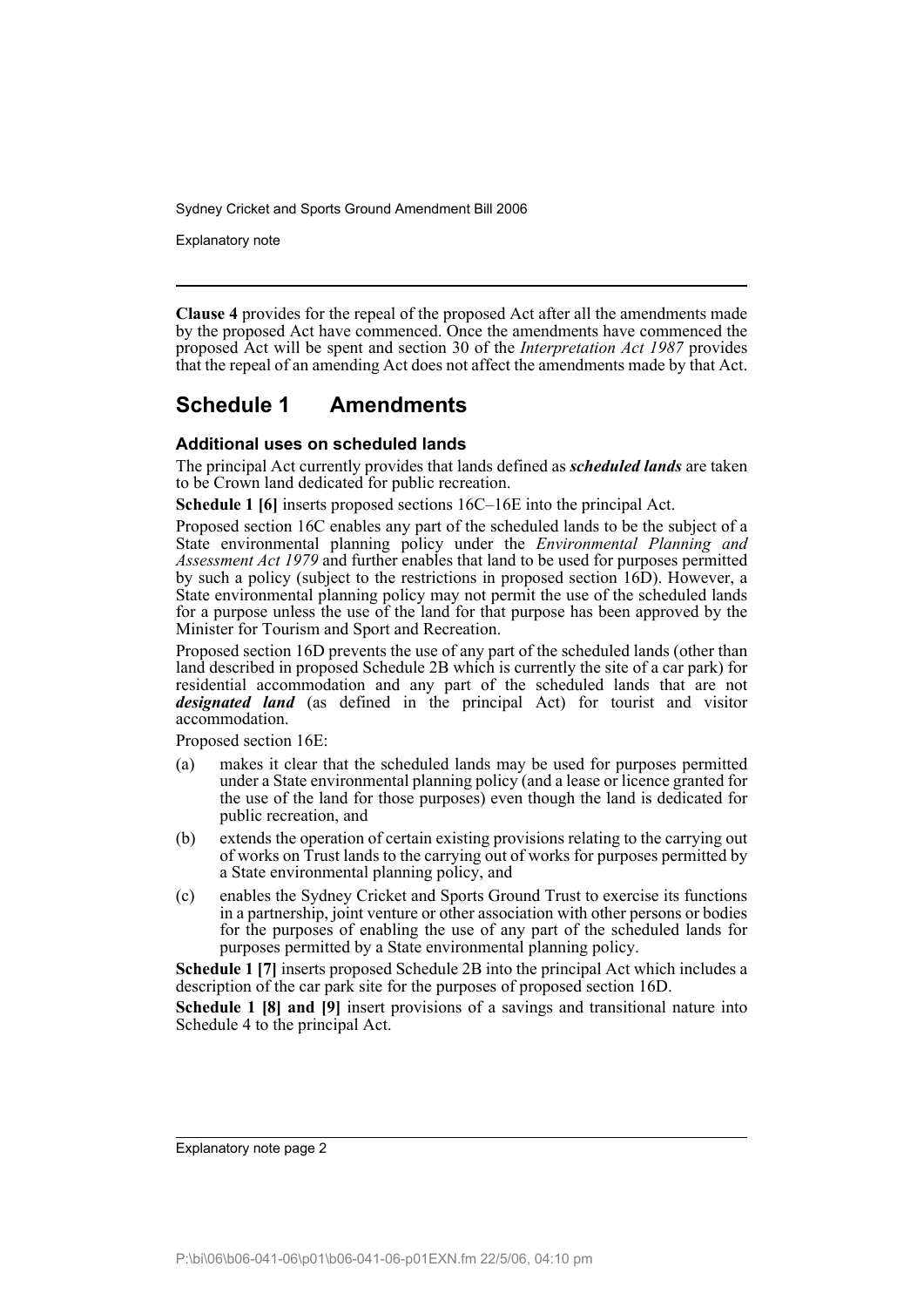Explanatory note

### **Conversion of out-of-date references**

**Schedule 1 [1]–[5]** re-enact certain provisions of the principal Act so as to replace references to the *Crown Lands Consolidation Act 1913* (which has been repealed) with references to the *Crown Lands Act 1989*.

Explanatory note page 3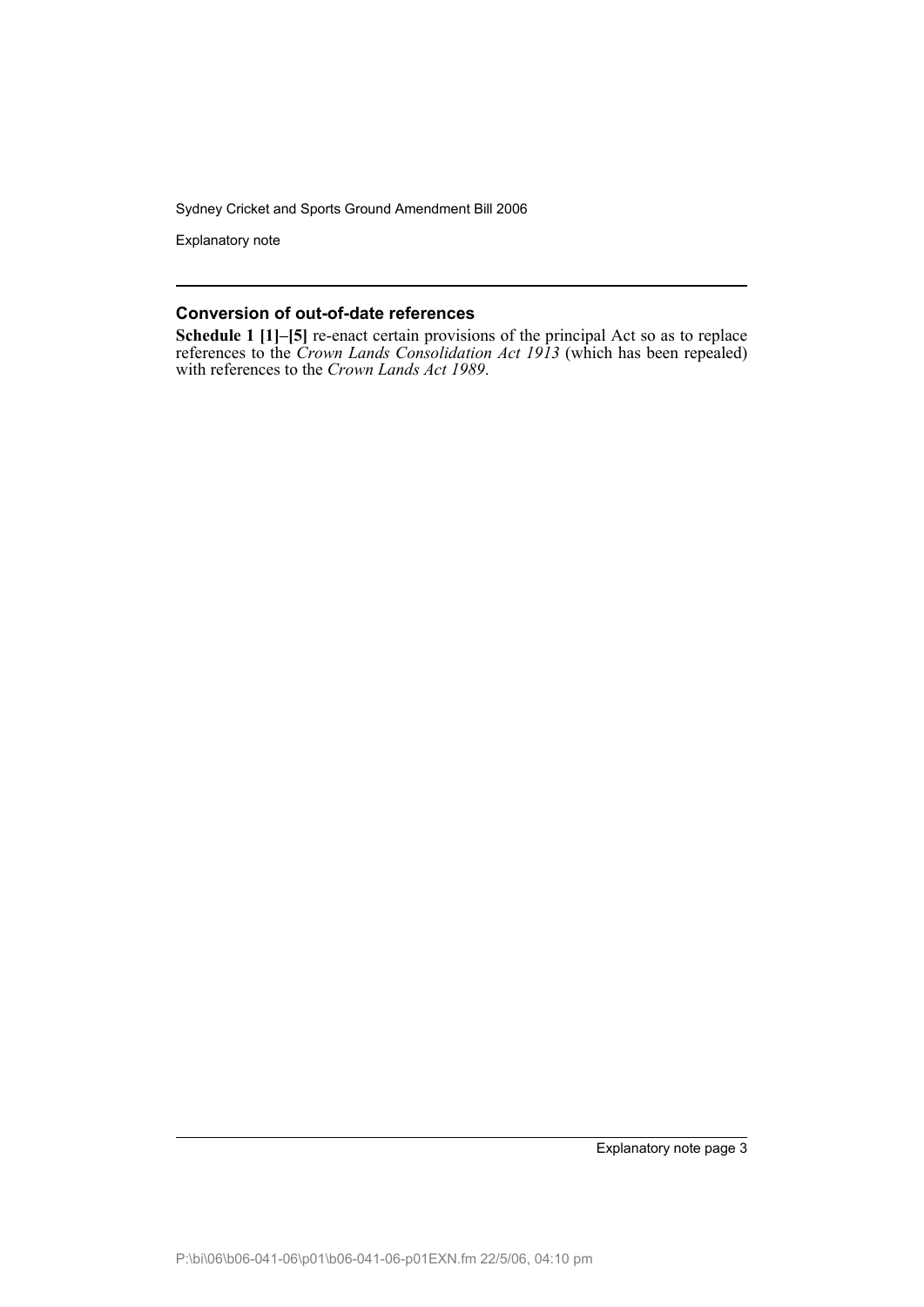Explanatory note

Explanatory note page 4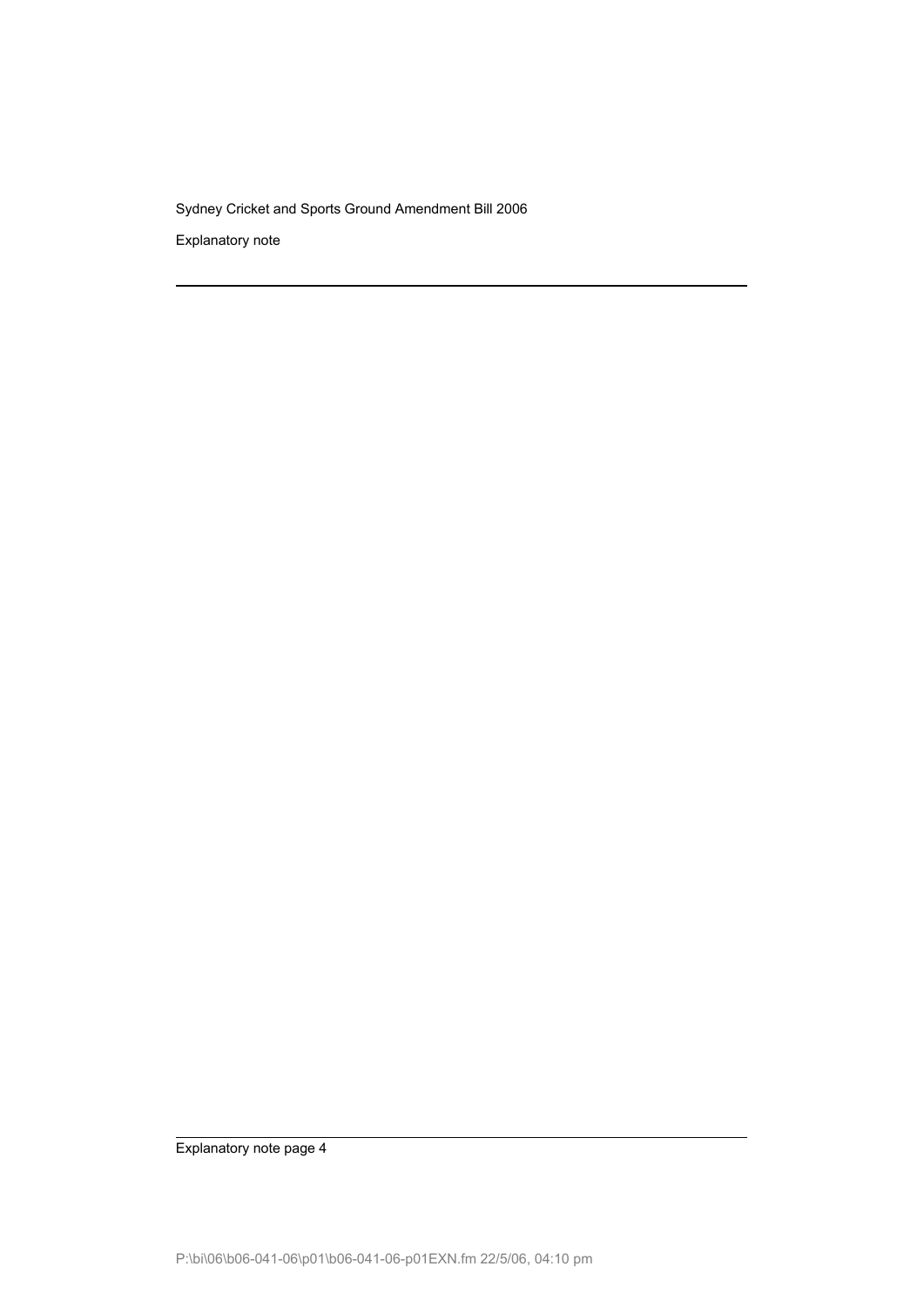First print



New South Wales

# **Sydney Cricket and Sports Ground Amendment Bill 2006**

# **Contents**

|   |                                                                 | Paqe |
|---|-----------------------------------------------------------------|------|
|   | Name of Act                                                     | 2    |
|   | Commencement                                                    | 2    |
| 3 | Amendment of Sydney Cricket and Sports Ground<br>Act 1978 No 72 | 2    |
|   | Repeal of Act                                                   | 2    |
|   | Schedule 1 Amendments                                           | 3    |

b06-041-06.p01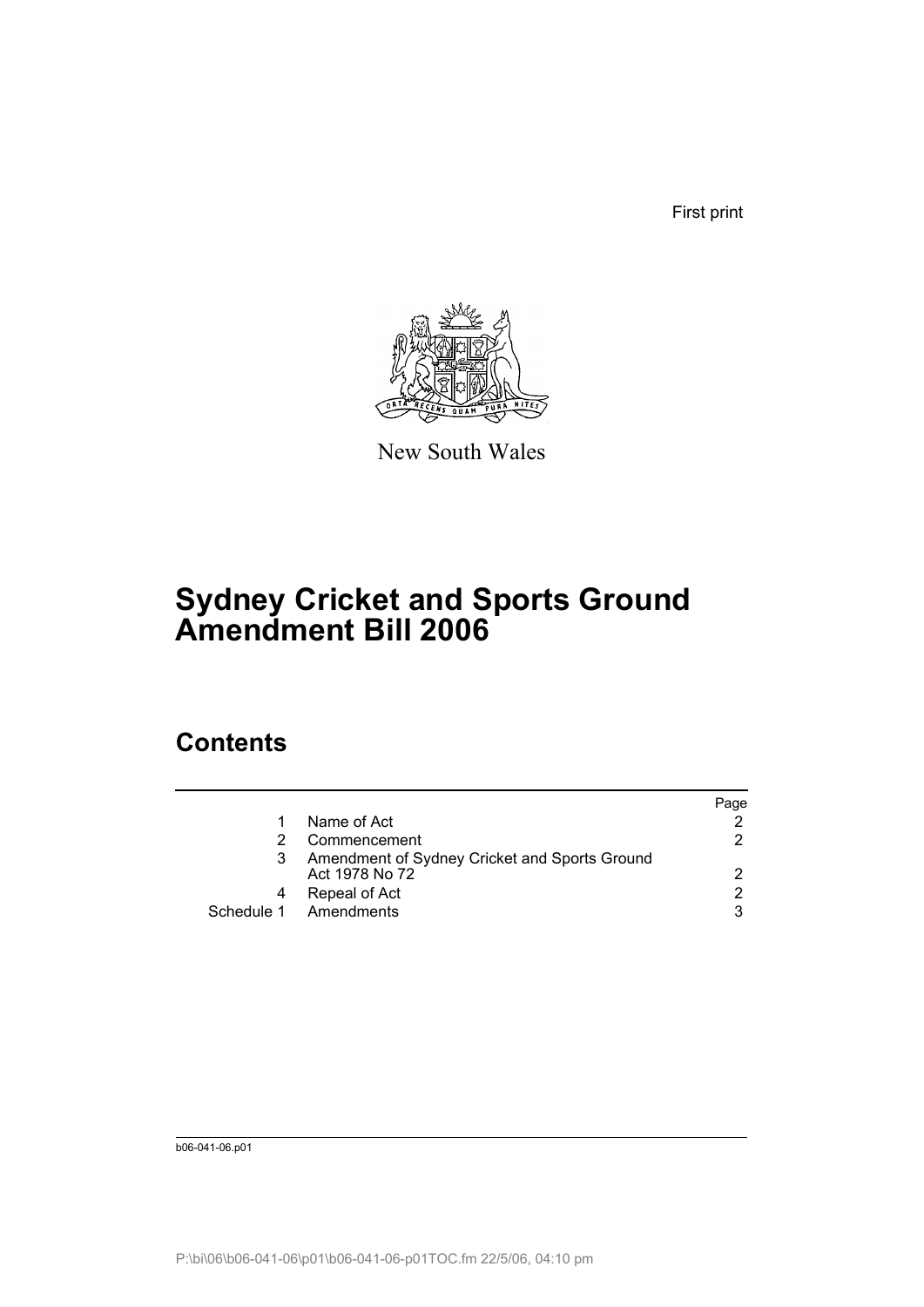Contents

Page

Contents page 2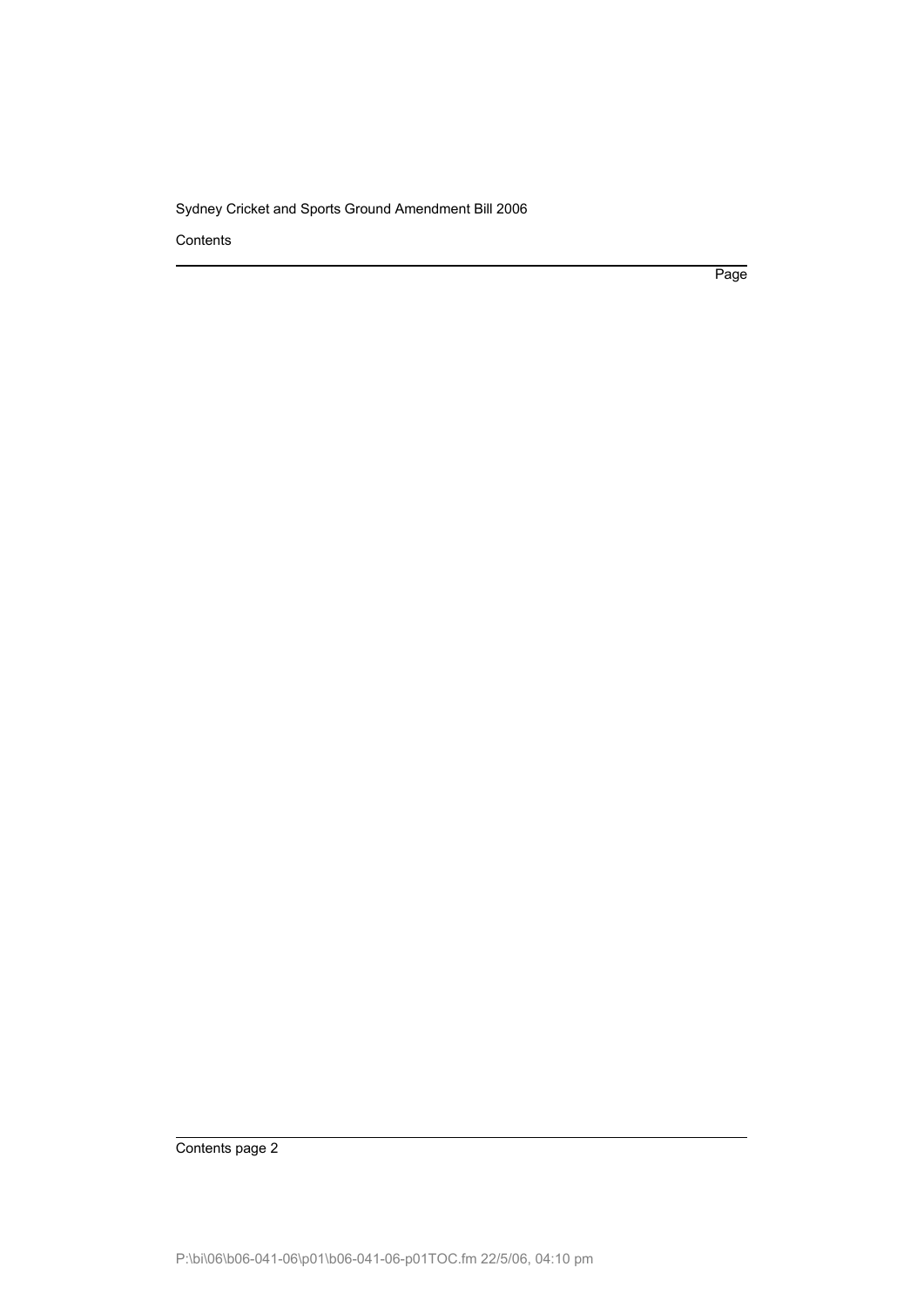

New South Wales

# **Sydney Cricket and Sports Ground Amendment Bill 2006**

No , 2006

## **A Bill for**

An Act to amend the *Sydney Cricket and Sports Ground Act 1978* in relation to the purposes for which the scheduled lands under the Act may be used; and for other purposes.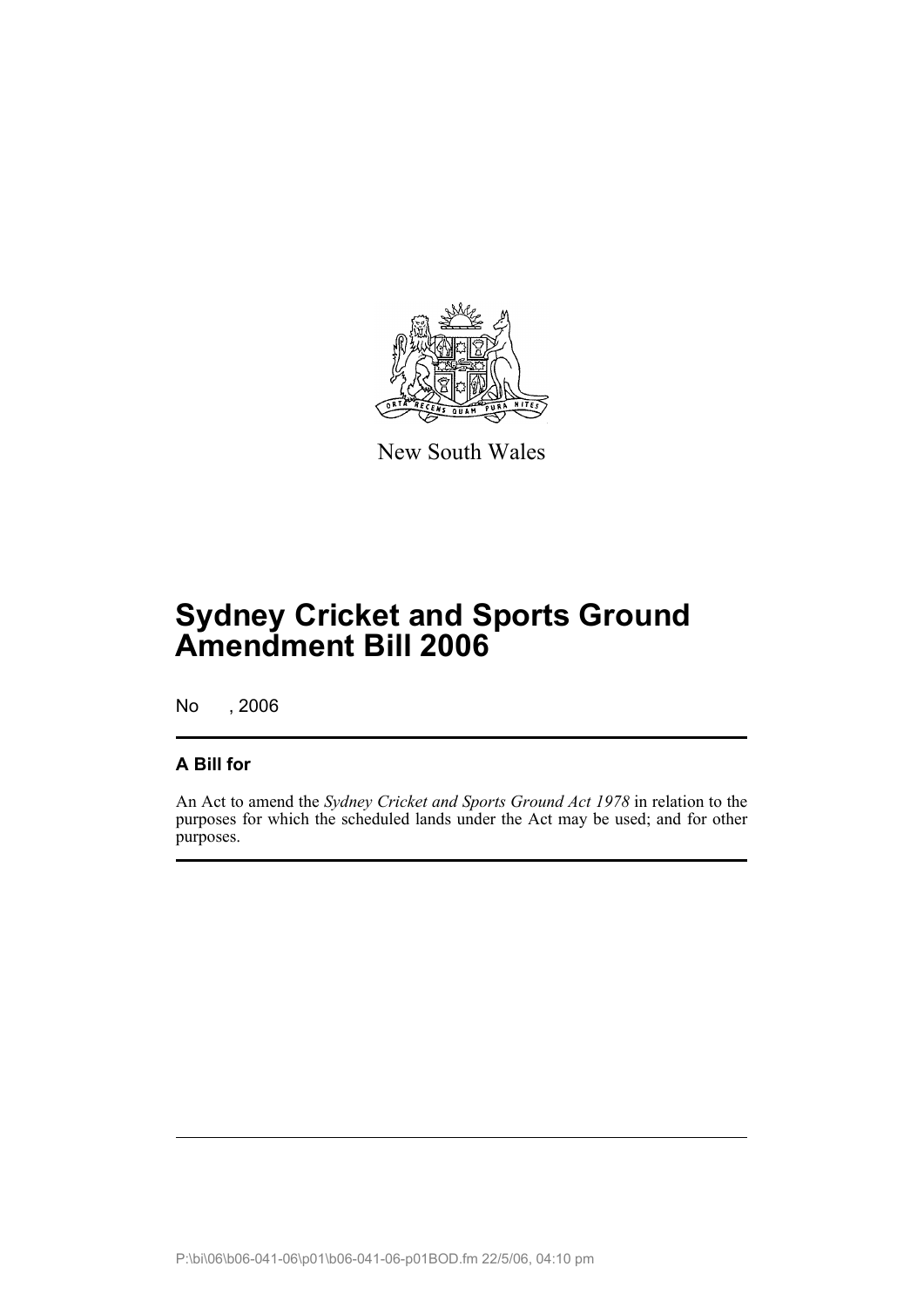<span id="page-7-3"></span><span id="page-7-2"></span><span id="page-7-1"></span><span id="page-7-0"></span>

|              | The Legislature of New South Wales enacts:                                                                                                                       | 1                   |  |
|--------------|------------------------------------------------------------------------------------------------------------------------------------------------------------------|---------------------|--|
| 1            | Name of Act                                                                                                                                                      | $\overline{2}$      |  |
|              | This Act is the Sydney Cricket and Sports Ground Amendment<br>Act 2006.                                                                                          | 3<br>$\overline{4}$ |  |
| $\mathbf{2}$ | <b>Commencement</b>                                                                                                                                              | 5                   |  |
|              | This Act commences on the date of assent to this Act.                                                                                                            | 6                   |  |
| 3            | Amendment of Sydney Cricket and Sports Ground Act 1978 No 72                                                                                                     |                     |  |
|              | The Sydney Cricket and Sports Ground Act 1978 is amended as set out<br>in Schedule 1.                                                                            | 8<br>9              |  |
| 4            | <b>Repeal of Act</b>                                                                                                                                             | 10                  |  |
|              | This Act is repealed on the day following the day on which this Act<br>(1)<br>commences.                                                                         | 11<br>12            |  |
|              | The repeal of this Act does not, because of the operation of section 30<br>(2)<br>of the <i>Interpretation Act 1987</i> , affect any amendment made by this Act. | 13<br>14            |  |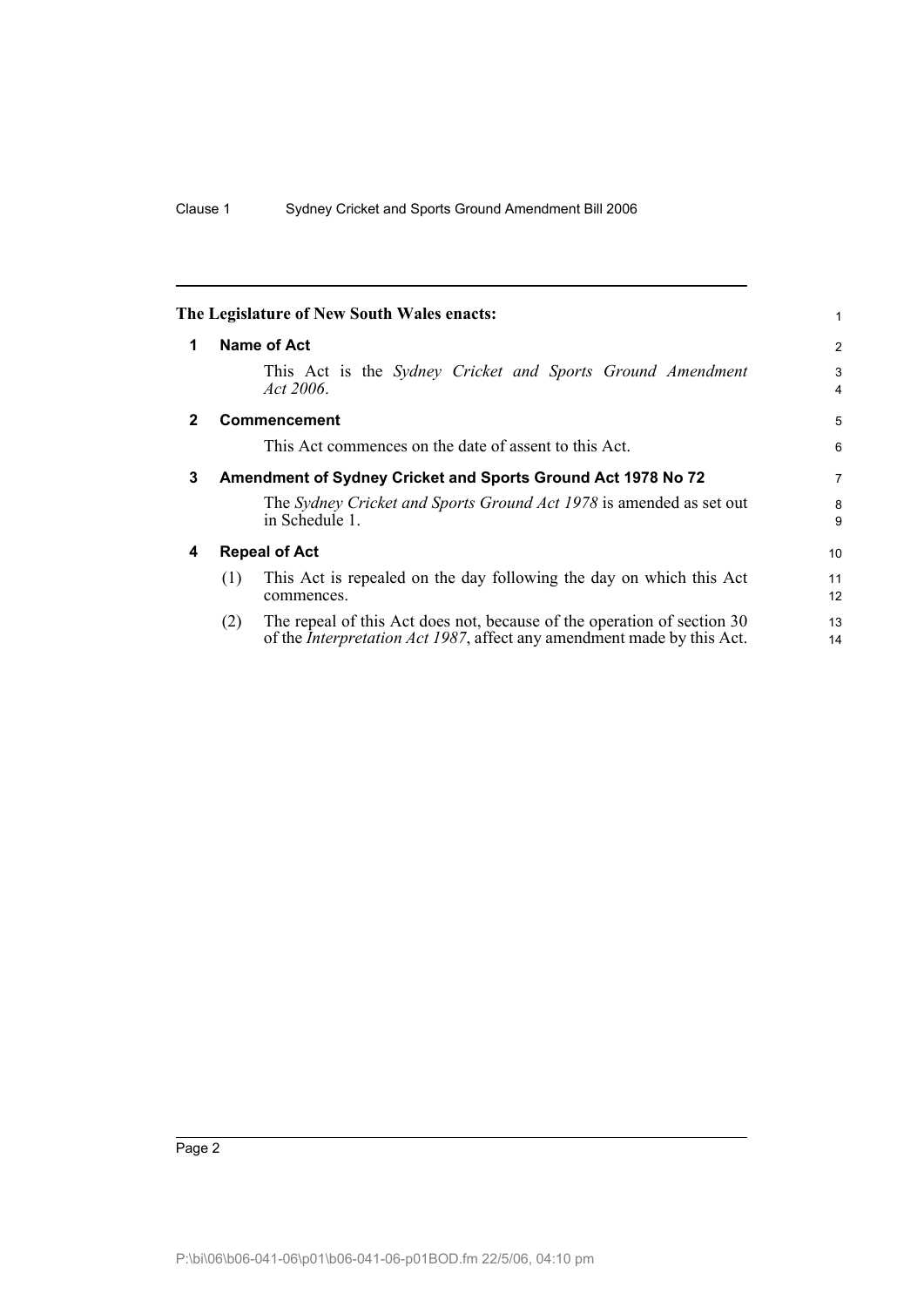Amendments Schedule 1

1

## <span id="page-8-0"></span>**Schedule 1 Amendments**

|     | (Section 3)                                                                                                                                                                                                                                                                                            | $\overline{2}$                    |  |  |  |
|-----|--------------------------------------------------------------------------------------------------------------------------------------------------------------------------------------------------------------------------------------------------------------------------------------------------------|-----------------------------------|--|--|--|
| [1] | Section 8 Continuation of dedication of land in Part 1 of Schedule 2                                                                                                                                                                                                                                   |                                   |  |  |  |
|     | Omit "shall be deemed to be Crown land dedicated under the Crown Lands<br>Consolidation Act 1913 for public recreation and (without affecting section<br>10) that Act, with the exception of Divisions 2 and 4 of Part 3B thereof, shall<br>apply to and in respect of that land".                     | 4<br>5<br>6<br>$\overline{7}$     |  |  |  |
|     | Insert instead "is taken to be Crown land dedicated under the Crown Lands Act<br>1989 for public recreation".                                                                                                                                                                                          | 8<br>9                            |  |  |  |
| [2] | Section 9 Vesting and dedication of land in Part 2 of Schedule 2                                                                                                                                                                                                                                       | 10 <sup>1</sup>                   |  |  |  |
|     | Omit "shall be deemed to be Crown land dedicated under the Crown Lands<br>Consolidation Act 1913 for public recreation, and (without affecting section<br>10) that Act, with the exception of Divisions 2 and 4 of Part 3B thereof, shall<br>apply to and in respect of that land" from section 9 (b). | 11<br>12 <sup>°</sup><br>13<br>14 |  |  |  |
|     | Insert instead "is taken to be Crown land dedicated under the Crown Lands Act<br>1989 for public recreation".                                                                                                                                                                                          | 15<br>16                          |  |  |  |
| [3] | Section 9A Vesting and dedication of land in Part 3 of Schedule 2                                                                                                                                                                                                                                      |                                   |  |  |  |
|     | Omit "shall be deemed to be Crown land dedicated under the Crown Lands<br>Consolidation Act 1913 for public recreation, and (without affecting section<br>10) that Act, with the exception of Division 2 and 4 of Part 3B thereof, shall<br>apply to and in respect of that land" from section 9A (b). |                                   |  |  |  |
|     | Insert instead "is taken to be Crown land dedicated under the Crown Lands Act<br>1989 for public recreation".                                                                                                                                                                                          |                                   |  |  |  |
| [4] | <b>Section 9B</b>                                                                                                                                                                                                                                                                                      |                                   |  |  |  |
|     | Insert after section 9A:                                                                                                                                                                                                                                                                               |                                   |  |  |  |
|     | 9B<br><b>Application of Crown Lands Act 1989</b>                                                                                                                                                                                                                                                       | 26                                |  |  |  |
|     | The Crown Lands Act 1989 applies to and in respect of scheduled                                                                                                                                                                                                                                        | 27                                |  |  |  |
|     | lands, except for the following provisions:<br>sections 100, 101, 111, 111A, 121A and 122–128,<br>(a)<br>Divisions 4, 6 and 7 of Part 5.<br>(b)                                                                                                                                                        | 28<br>29<br>30                    |  |  |  |

Page 3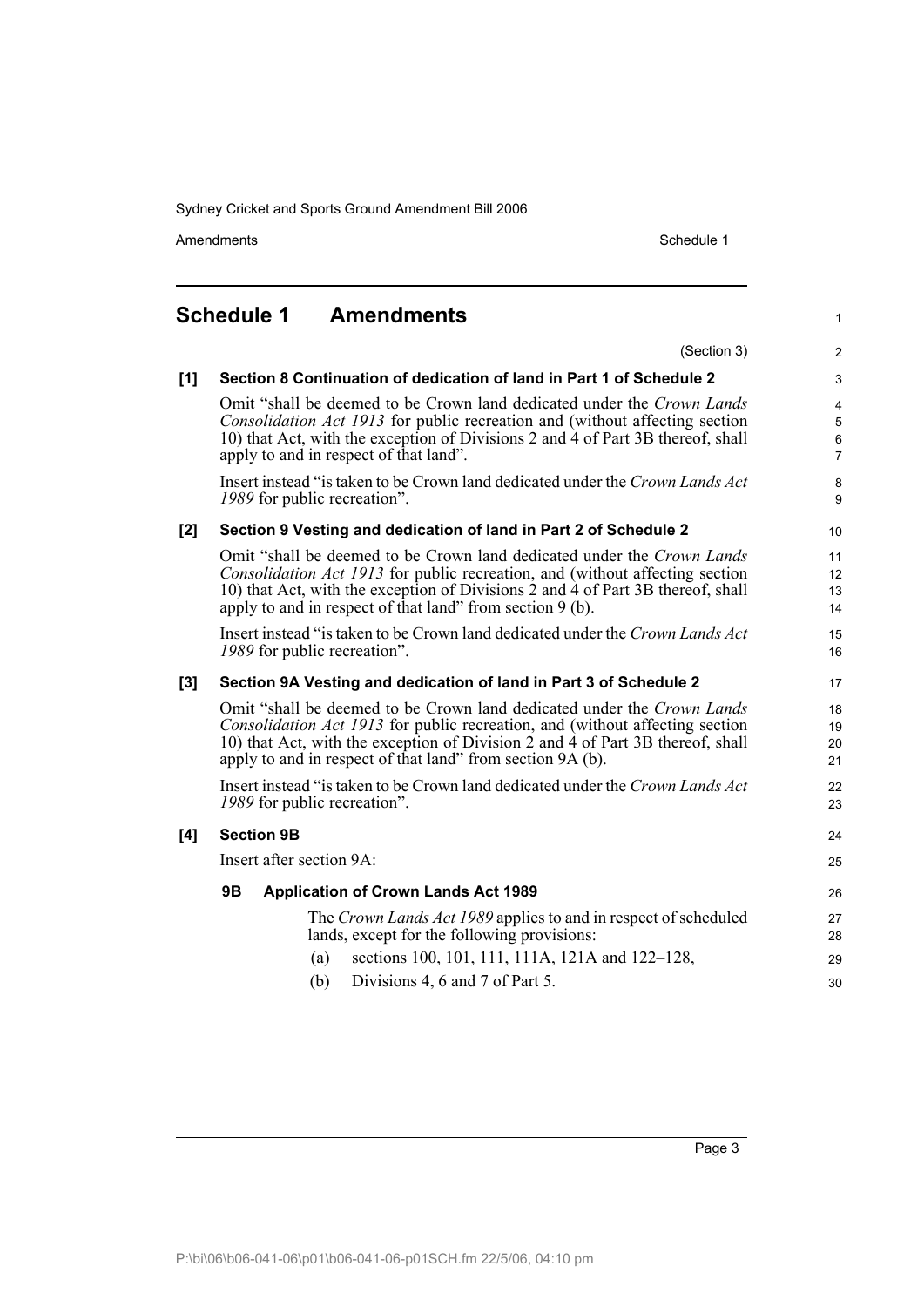Schedule 1 Amendments

|    | Sections 10-12 |                                                                                                                                                                                                                                                                                                                | 1                          |  |
|----|----------------|----------------------------------------------------------------------------------------------------------------------------------------------------------------------------------------------------------------------------------------------------------------------------------------------------------------|----------------------------|--|
|    |                | Omit the sections. Insert instead:                                                                                                                                                                                                                                                                             | $\overline{2}$             |  |
| 10 |                | <b>Revocation of dedication</b>                                                                                                                                                                                                                                                                                |                            |  |
|    | (1)            | Despite the provisions of this or any other Act, a dedication<br>referred to in section 8, 9 or 9A cannot be revoked except by an<br>Act of Parliament.                                                                                                                                                        | 4<br>5<br>6                |  |
|    | (2)            | However, subsection (1) does not affect the operation of section<br>104 of the Crown Lands Act 1989.                                                                                                                                                                                                           | $\overline{7}$<br>8        |  |
| 11 |                | <b>Appointment of Trust as trustee</b>                                                                                                                                                                                                                                                                         | 9                          |  |
|    |                | The Trust is taken to be a reserve trust under the Crown Lands Act<br>1989 of the scheduled lands and is the sole trustee of the<br>scheduled lands.                                                                                                                                                           | 10<br>11<br>12             |  |
| 12 |                | Estate of Trust in, and dealings with, scheduled lands                                                                                                                                                                                                                                                         | 13                         |  |
|    | (1)            | For the purposes only of this Act and any by-law under this Act,<br>and the provisions of Division 5 of Part 5 of the Crown Lands Act<br>1989 applying by virtue of section 9B of this Act, the Trust is<br>taken to have an estate in fee simple in the scheduled lands.                                      | 14<br>15<br>16<br>17       |  |
|    | (2)            | Subsection (1) operates only to the extent that the Trust would not<br>have an estate in fee simple in the scheduled lands apart from that<br>subsection.                                                                                                                                                      | 18<br>19<br>20             |  |
|    | (3)            | The Trust is not capable of alienating, charging, granting leases<br>of, or licences in respect of, the scheduled lands or any part of the<br>scheduled lands except in accordance with the provisions of<br>Division 5 of Part 5 of the Crown Lands Act 1989 applying by<br>virtue of section 9B of this Act. | 21<br>22<br>23<br>24<br>25 |  |
|    | (4)            | A reference in section 108 of the Crown Lands Act 1989 to<br>prescribed purposes includes, in relation to the scheduled lands,<br>a reference to the purposes referred to in section 14 of this Act.                                                                                                           | 26<br>27<br>28             |  |
|    | (5)            | A reference in the provisions of Division 5 of Part 5 of the Crown<br>Lands Act 1989 applying by virtue of section 9B of this Act to the<br>Minister is, in relation to the scheduled lands, to be read as a<br>reference to the Minister administering this Act.                                              | 29<br>30<br>31<br>32       |  |
|    | (6)            | The Trust is, in the exercise or performance of its functions in<br>relation to the grant of licences under section 108 of the Crown<br>Lands Act 1989, subject to the control and direction of the<br>Minister.                                                                                               | 33<br>34<br>35<br>36       |  |
|    |                |                                                                                                                                                                                                                                                                                                                |                            |  |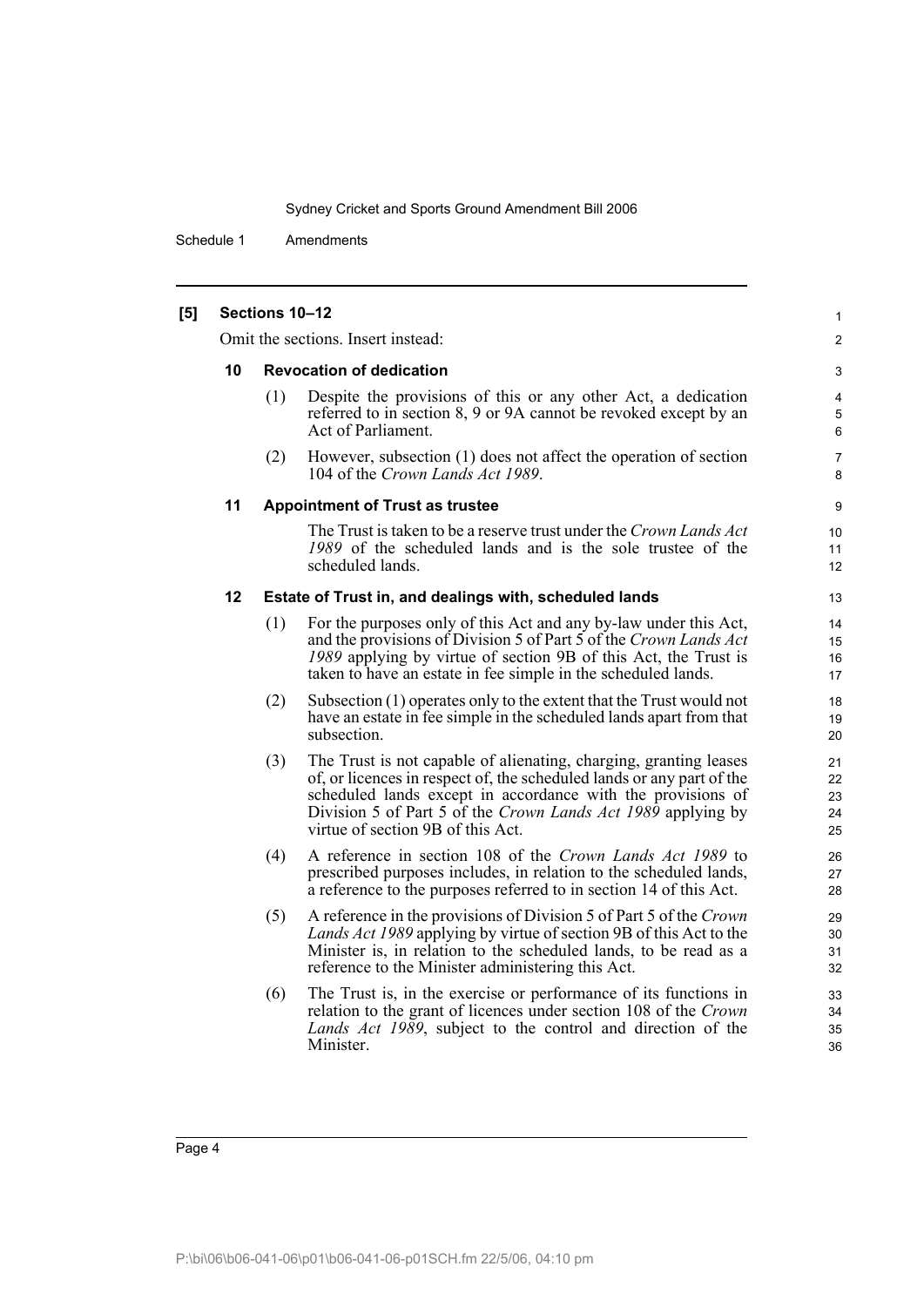Amendments Schedule 1

| [6] |            |                                            | Sections 16C-16E            |                                                                                                                                                                                                                                                                                          | 1                          |
|-----|------------|--------------------------------------------|-----------------------------|------------------------------------------------------------------------------------------------------------------------------------------------------------------------------------------------------------------------------------------------------------------------------------------|----------------------------|
|     |            |                                            | Insert after section 16B:   |                                                                                                                                                                                                                                                                                          | 2                          |
|     | <b>16C</b> | Additional uses allowed on scheduled lands |                             |                                                                                                                                                                                                                                                                                          | 3                          |
|     |            | (1)                                        | planning policy.            | Subject to section 16D, any part of the scheduled lands may be<br>used for purposes permitted on that part by a State environmental                                                                                                                                                      | 4<br>5<br>6                |
|     |            | (2)                                        |                             | After the commencement of this section, a State environmental<br>planning policy may not permit the use of the scheduled lands for<br>any purpose unless the use of the land for that purpose has been<br>approved by the Minister administering this Act.                               | 7<br>$\bf 8$<br>9<br>10    |
|     |            | (3)                                        | land except in relation to: | Section 16B does not prevent provision being included in a State<br>environmental planning policy in relation to any part of the<br>scheduled lands that is designated land. However, if such<br>provision is made, section 16B ceases to apply to that part of the                      | 11<br>12<br>13<br>14<br>15 |
|     |            |                                            | (a)                         | any improvement or use of that part of the land carried out<br>pursuant to an approval under section 16A that was<br>granted before the date on which the State environmental<br>planning policy took effect, or                                                                         | 16<br>17<br>18<br>19       |
|     |            |                                            | (b)                         | any improvement carried out, or use of that part of the<br>land, pursuant to an approval under section 16A that was<br>granted on or after the date on which the State<br>environmental planning policy took effect in response to<br>an application made by the Trust before that date. | 20<br>21<br>22<br>23<br>24 |
|     |            | (4)                                        | This section:               |                                                                                                                                                                                                                                                                                          | 25                         |
|     |            |                                            | (a)<br>this section, and    | does not affect any provision of a State environmental<br>planning policy as in force before the commencement of                                                                                                                                                                         | 26<br>27<br>28             |
|     |            |                                            | (b)<br>scheduled lands.     | affects provisions included in a State environmental<br>planning policy after the commencement of this section<br>only to the extent that those provisions relate to the                                                                                                                 | 29<br>30<br>31<br>32       |
|     |            | (5)                                        | Act 1979.                   | In this section, <i>State environmental planning policy</i> has the<br>same meaning as in the Environmental Planning and Assessment                                                                                                                                                      | 33<br>34<br>35             |

Page 5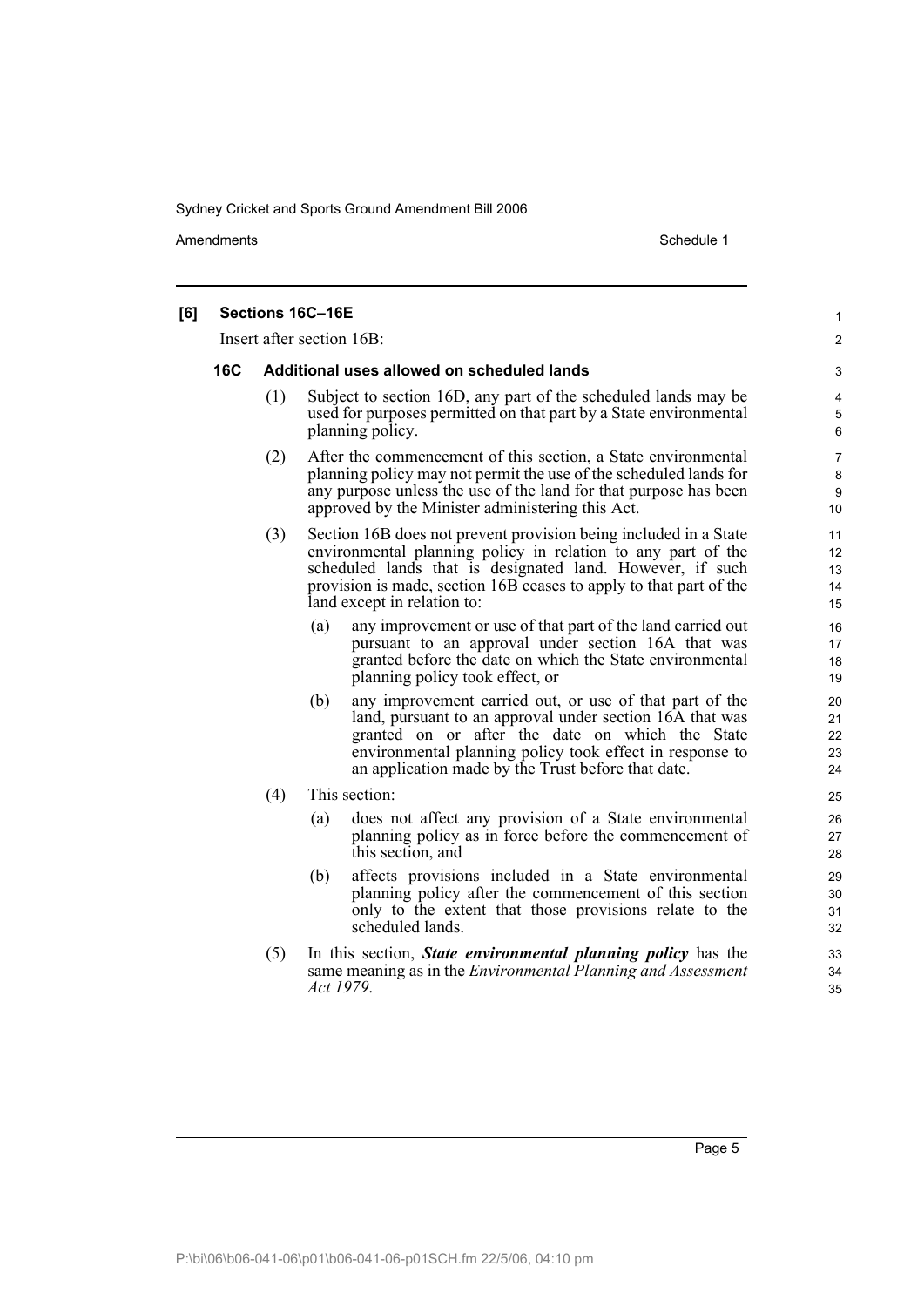Schedule 1 Amendments

| 16D |     | Certain uses of scheduled lands restricted                                                                                                                                                                                                                                                                                           | 1                            |
|-----|-----|--------------------------------------------------------------------------------------------------------------------------------------------------------------------------------------------------------------------------------------------------------------------------------------------------------------------------------------|------------------------------|
|     | (1) | Despite any other provision of this Act, any other Act or any<br>instrument made under this or any other Act:                                                                                                                                                                                                                        | $\overline{\mathbf{c}}$<br>3 |
|     |     | no part of the scheduled lands (other than land described in<br>(a)<br>Schedule 2B) may be used for residential accommodation,<br>and                                                                                                                                                                                                | 4<br>5<br>6                  |
|     |     | (b)<br>no part of the scheduled lands (other than designated land)<br>may be used for tourist and visitor accommodation.                                                                                                                                                                                                             | 7<br>8                       |
|     | (2) | In this section:                                                                                                                                                                                                                                                                                                                     | 9                            |
|     |     | <i>residential accommodation</i> means a building or place used<br>predominantly as a place of residence, but does not include<br>tourist and visitor accommodation.                                                                                                                                                                 | 10<br>11<br>12               |
|     |     | <i>tourist and visitor accommodation</i> means a building or place that<br>provides temporary or short-term accommodation on a<br>commercial basis, and includes hotel accommodation and<br>serviced apartments.                                                                                                                     | 13<br>14<br>15<br>16         |
| 16E |     | Ancillary provisions relating to development and use of scheduled<br>lands for additional purposes                                                                                                                                                                                                                                   | 17<br>18                     |
|     | (1) | The dedication of the scheduled lands for public recreation does<br>not prevent or otherwise affect the use of any part of the<br>scheduled lands for a permissible purpose and does not prevent<br>or otherwise affect the grant of a lease or licence that permits or<br>otherwise provides for its use for a permissible purpose. | 19<br>20<br>21<br>22<br>23   |
|     | (2) | The provisions of sections 102, 103 and 108 of the Crown Lands<br><i>Act 1989</i> extend to the leasing and licensing of any part of the<br>scheduled lands for a permissible purpose.                                                                                                                                               | 24<br>25<br>26               |
|     | (3) | Without limiting the work that may be carried out by the Trust to<br>enable the use of any part of the scheduled lands for a permissible<br>purpose, the provisions of section 16 apply to any such purpose<br>in the same way as they apply to purposes referred to in sections<br>14 and 15.                                       | 27<br>28<br>29<br>30<br>31   |
|     | (4) | For the purpose of enabling the use of any part of the scheduled<br>lands for a permissible purpose, the functions of the Trust may be<br>exercised by the Trust in a partnership, joint venture or other<br>association with other persons or bodies.                                                                               | 32<br>33<br>34<br>35         |
|     | (5) | In this section, <i>permissible purpose</i> , in relation to a part of the<br>scheduled lands, means a purpose permitted on that part by a<br>State environmental planning policy referred to in section 16C.                                                                                                                        | 36<br>37<br>38               |
|     |     |                                                                                                                                                                                                                                                                                                                                      |                              |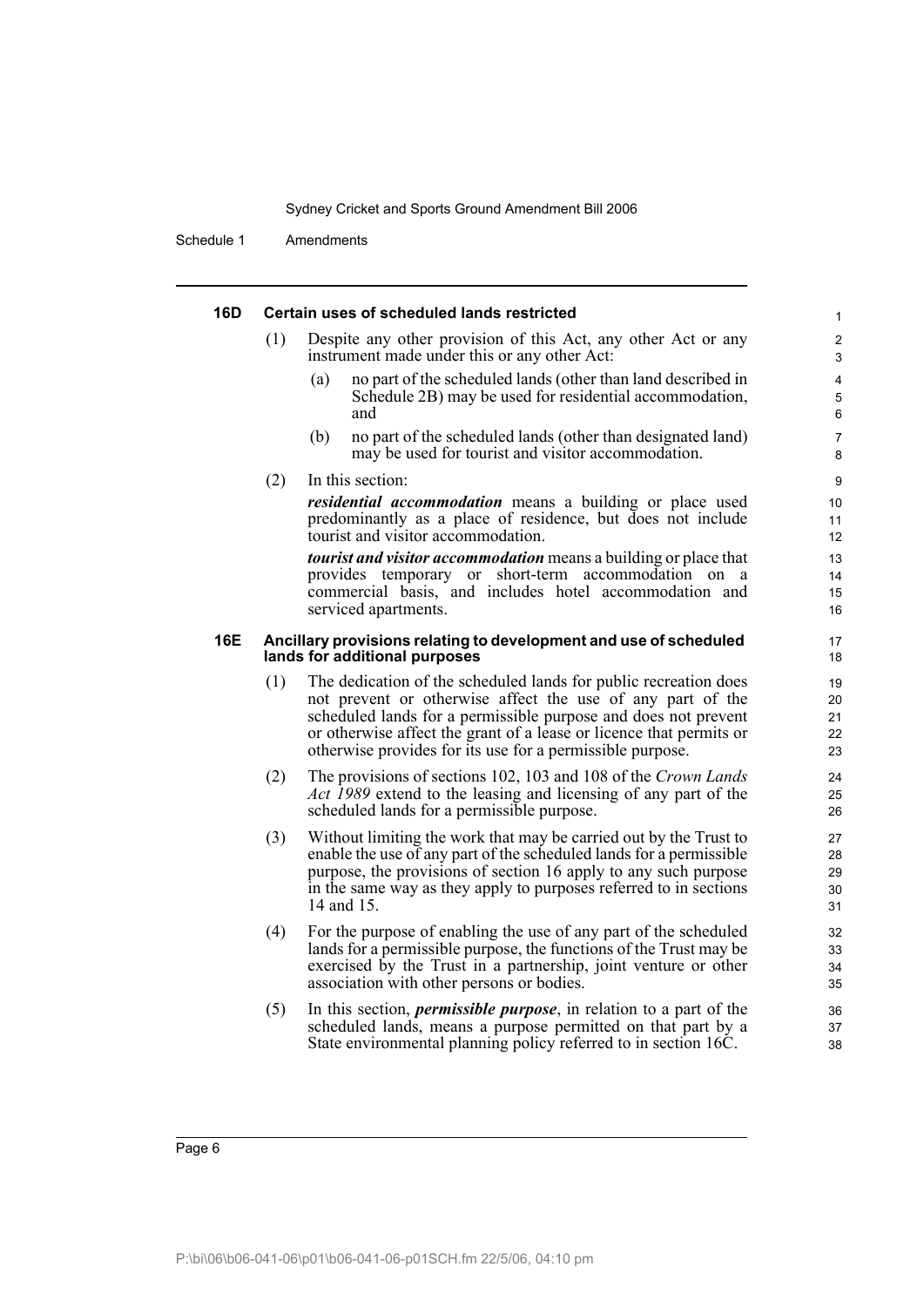Amendments **Amendments** Schedule 1

1  $\mathfrak{p}$ 

3

#### **[7] Schedule 2B**

Insert after Schedule 2A:

### **Schedule 2B Section 16D—land description**

(Section 16D (1) (a))

All that piece or parcel of land situated in the Parish of Alexandria County of Cumberland comprising part of Portion 1528 and part of Portion 1530 being part of the land in Schedule 2A: commencing on the southeastern side of Driver Avenue at its intersection with the southwestern side of Moore Park Road bounded thence on the northeast by the southwestern side of Moore Park Road bearing successively 102 degrees 6 minutes 50.27 metres, 104 degrees 51 minutes 30 seconds 95.72 metres, 109 degrees 60.13 metres and 111 degrees 47 minutes 30 seconds 23.475 metres to the intersection of the southwestern side of Moore Park Road with the northeastern face of a concrete kerb; on the northeast by the northeastern face of a concrete kerb and the prolongation thereof bearing 161 degrees 29 minutes 30 seconds 34.945 metres to the corner of a concrete pavement; on the southeast by a line joining the corner of a concrete pavement to the northeastern corner of a brick wall bearing 246 degrees 23 minutes 20 seconds 19.1 metres; along the southeastern face of a brick wall bearing successively 243 degrees 40 minutes 2.275 metres, 238 degrees 34 minutes 9.515 metres and 233 degrees 19 minutes 5.36 metres to the southeastern corner of a brick wall; by a line joining the southeastern corner of a brick wall to the northeastern corner of a brick wall bearing 230 degrees 52 minutes 10.745 metres; along the southeastern face of a brick wall bearing successively 229 degrees 10 minutes 4.965 metres and 222 degrees 22 minutes 3.77 metres; by a line joining the southeastern corner of a brick wall to the northeastern corner of a brick wall bearing 222 degrees 11 minutes 2.305 metres; along the southeastern face of a brick wall bearing 222 degrees 24 minutes 14.915 metres; by a line joining the southeastern corner of a brick wall to the northeastern corner of a concrete kerb bearing 209 degrees 55 minutes 7.16 metres; along the southeastern face of a concrete kerb bearing successively 209 degrees 27 minutes 12.315 metres, 202 degrees 37 minutes 11.73 metres, 200 degrees 19 minutes 9.26 metres and 192 degrees 25 minutes 8.805 metres; along the southeastern face of a brick wall bearing 189 degrees 13 minutes 2.62 metres; on the south by the southern face of a brick wall bearing 277 degrees 45 minutes 4.53 metres; on the southeast by the southeastern face of a timber retaining wall bearing 252 degrees 25 minutes 4.03 metres; on the east by the eastern edge of a concrete dish drain bearing 186 degrees 36 minutes 14.26 metres; on the south by the southern face of a concrete kerb bearing 273 degrees 34 minutes 10 seconds 58.155 metres to the intersection of the kerb and the eastern side of Driver Avenue; on the southwest, west and northwest by the northeastern, eastern and southeastern sides of Driver Avenue bearing successively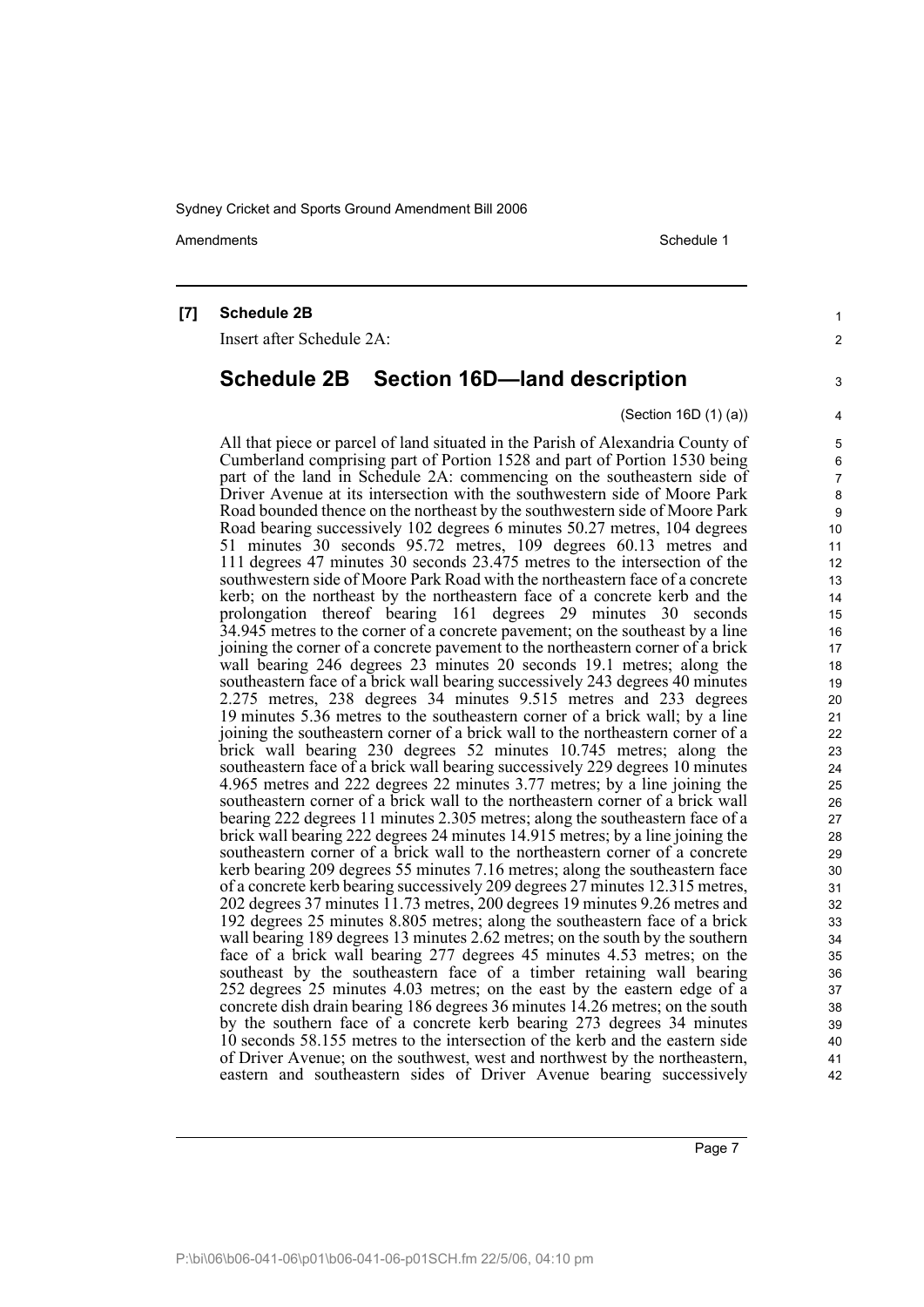Schedule 1 Amendments

307 degrees 24 minutes 30 seconds 114.89 metres, 321 degrees 3 minutes 30 seconds 20.115 metres, 345 degrees 3 minutes 30 seconds 20.115 metres, 3 degrees 33 minutes 30 seconds 20.115 metres and 17 degrees 3 minutes 30 seconds 75.74 metres to the point of commencement and containing in all an area of 3.2 hectares or thereabout.

6 7

8

25 26

#### **[8] Schedule 4 Savings and transitional provisions**

Insert before clause 1:

## **Part 1 Preliminary**

#### **1A Regulations**

(1) The regulations may contain provisions of a savings or transitional nature consequent on the enactment of the following Acts:

*Sydney Cricket and Sports Ground Amendment Act 2006*

- (2) Any such provision may, if the regulations so provide, take effect from the date of assent to the Act concerned or a later date.
- (3) To the extent to which any such provision takes effect from a date that is earlier than the date of its publication in the Gazette, the provision does not operate so as:
	- (a) to affect, in a manner prejudicial to any person (other than the State or an authority of the State), the rights of that person existing before the date of its publication, or
	- (b) to impose liabilities on any person (other than the State or an authority of the State) in respect of anything done or omitted to be done before the date of its publication.

## **Part 2 Provisions consequent on enactment of this Act**